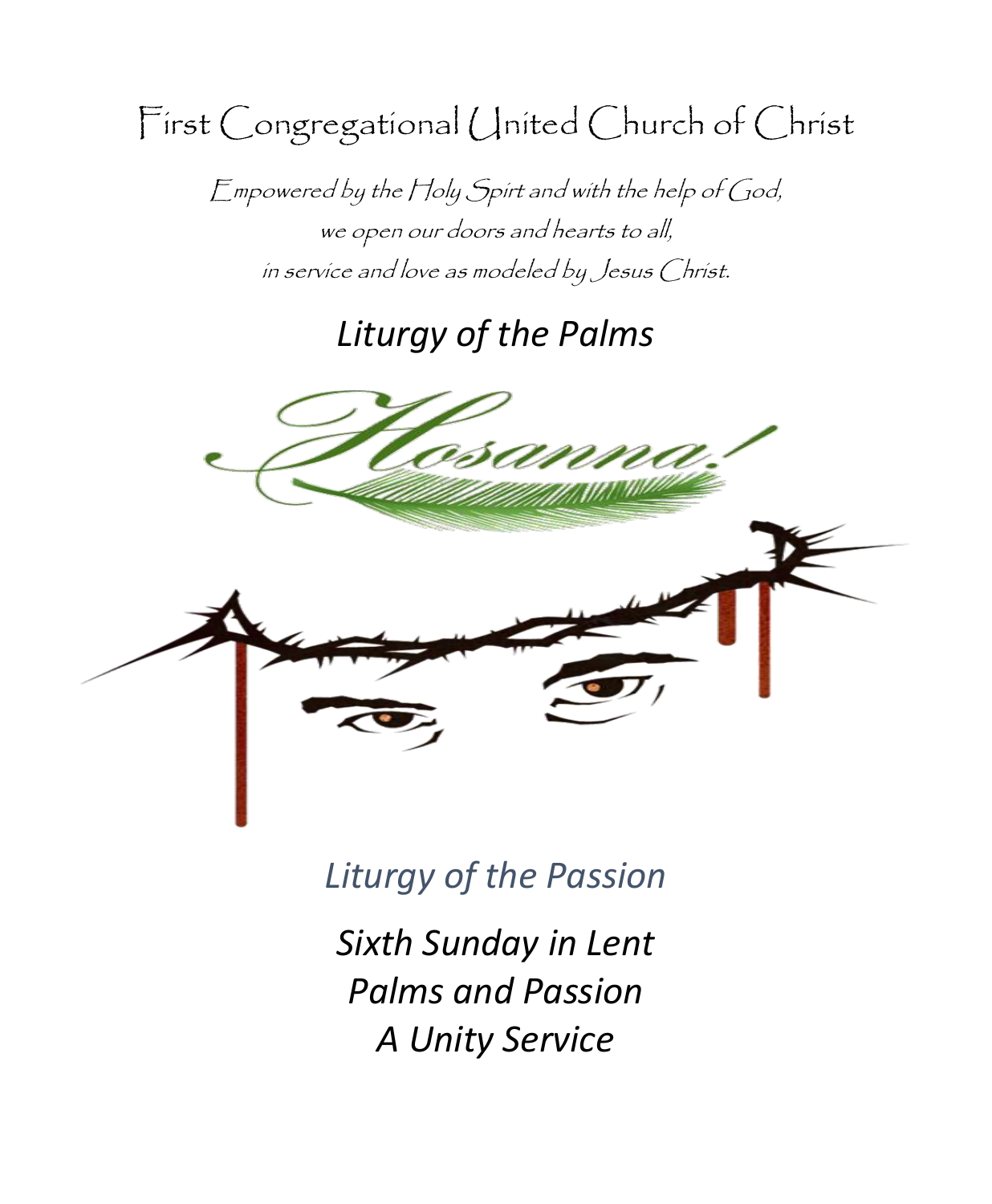*The Lord's Day Sixth Sunday in Lent Liturgy of the Palms Liturgy of the Passion Nine o'clock in the Morning A Unity Service*

## *The Worship of God*

*Worship is the submission of all our nature to God. It is the quickening of the conscience by God's holiness; the nourishment of the mind with God's truth; the purifying of the imagination by God's beauty; the opening of the heart to God's love; the surrender of the will to God's purpose—all of this gathered up in adoration.*

*~William Temple*

#### The Prologue

The huge contrasts that have defined this Lenten season now come to the forefront, in full view, as we experience the highs and lows, the ecstasy and agony of Palms and Passion. Most churches today will celebrate the intoxicating high of a Palm Sunday parade, mimicking a very temporary triumphal entry, a false positive that purportedly took place more than 2,000 years ago as Jesus entered Jerusalem riding on a donkey or a colt! Pick your poison! Is it any wonder the biblical writer chose an ass for this maudlin procession, this most iconic and ironic death march? Oh, how foolish everything appears to be at this moment in time! How quickly the crowd's incongruous cacophony of "Hosannas" and calls to "Crucify Him" converge, creating a toxic, a muddled, messy mix that can only lead to crucifixion! Many services this morning will play a game of let's pretend that ends in euphoria, a blatant denial of the horrific events that culminate by the week's end. Today, we dare celebrate with palms, but we do so with the sobriety that comes with knowing and even remotely experiencing what comes next. We lean into the dynamics, the polarities of Holy Week's Passion, engaging the full range of every emotion imaginable. The cross looms! Easter beckons! In the end, we know who wins! Yet, our sense of loss should never be so quickly mitigated, so neatly assuaged.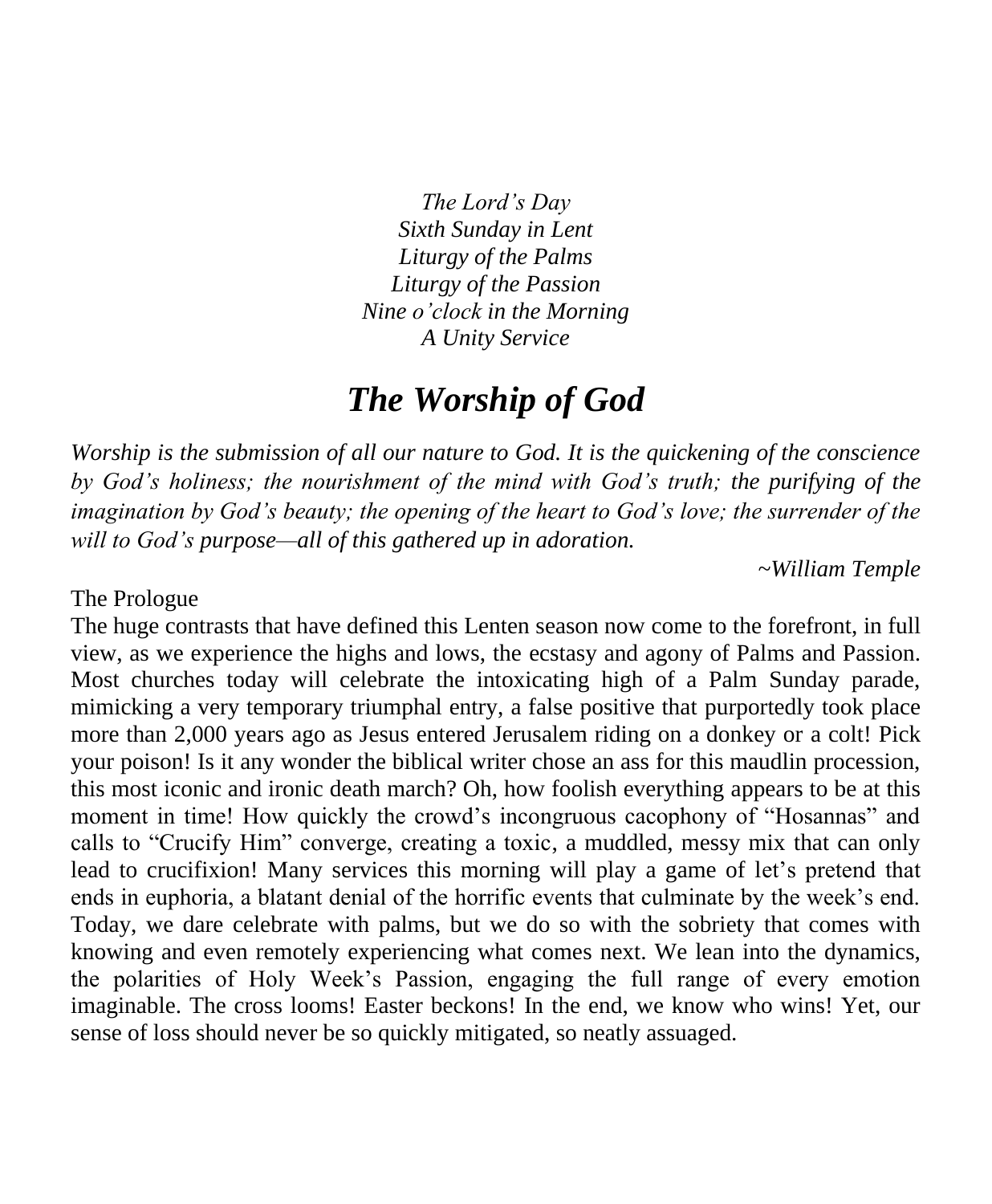### *LITURGY OF THE PALMS*

#### \*The Welcome

The Spirit of the still speaking God be with you.

### **And also with you.**

Blessed is the One who comes in the name of the Lord!

**Peace in heaven and glory in the highest!**

\*The Call to Worship

This morning begins the Great Week of the Christian Year!

### **During Lent we have been preparing with works of love and self-sacrifice to follow Jesus to the cross and celebrate his resurrection**!

With Christians throughout the world, we come together this week to remember and express in word and deed the crux of the Easter mystery, Jesus' Passover from death to life!

### **Jesus entered in triumph into Jerusalem to complete his work as the one called Christ, even Messiah, to suffer, to die, to be raised to new life!**

Today we commit ourselves to walk the way of the cross!

**So that sharing his sufferings we may be untied with him in his risen life!**

| <i>*</i> The Introit | A Cheering, Chanting, Dizzy Crowd              | Thomas H. Troeger |
|----------------------|------------------------------------------------|-------------------|
|                      | Lori Hunter, soprano; Timothy W. Shirley, bass |                   |

#### \*The Gathering

On this day of Palms and Passion, we have gathered with a loud voice to praise the One whose mighty deeds we behold with our eyes!

### **Blessed is the one who comes in the name of the Lord, the one whose peace and glory extends to the highest heavens!**

- If we dared silence in these sacred moments, even the stones would shout the very praise of God!
- **This is the day of the Holy One! We will rejoice and celebrate God's gracious goodness and everlasting love, forever faithful!**

Let us worship God, giving thanks for our rock and saving foundation!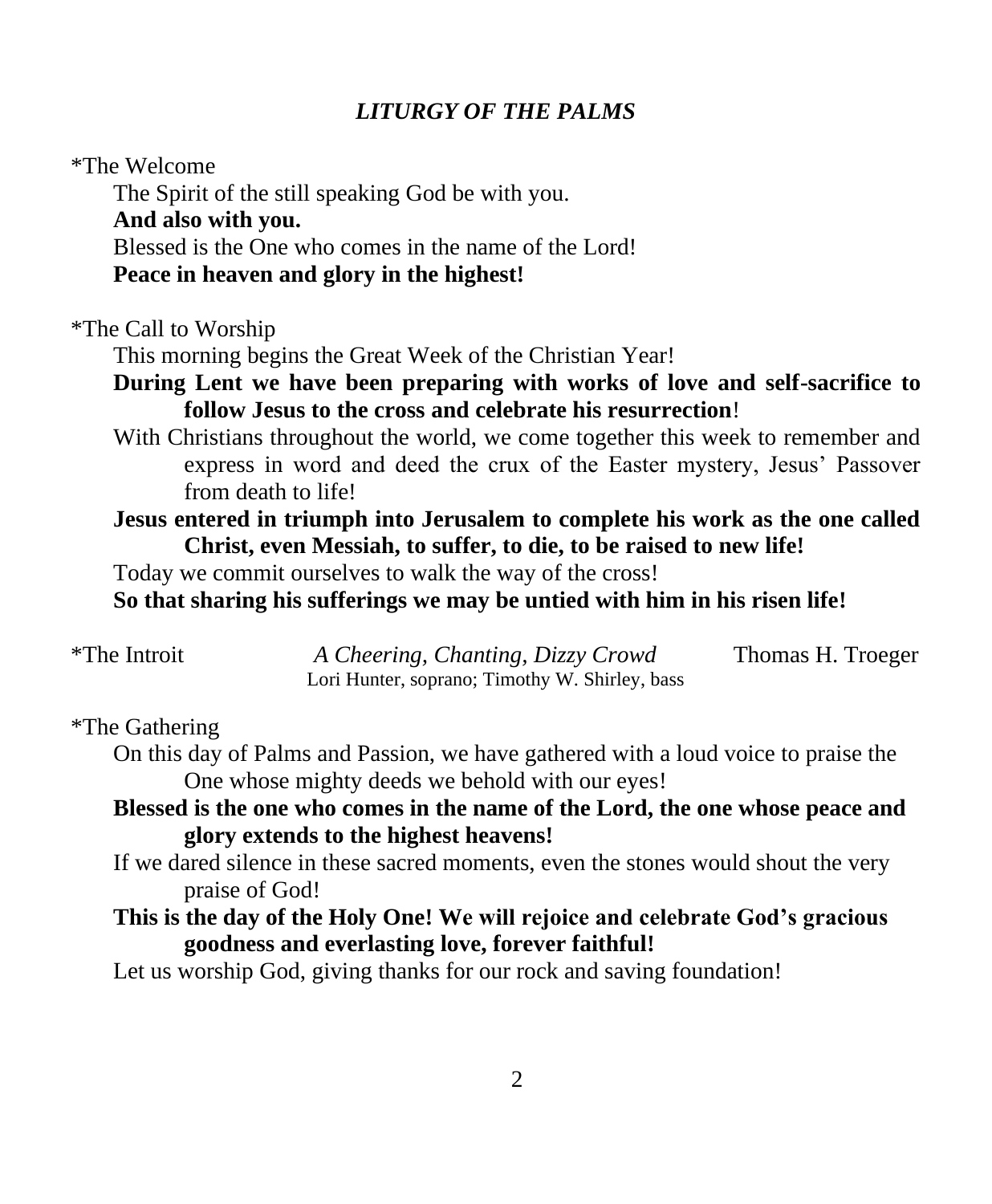\*The Blessing of the Palms

Passionate God, we thank you for these palms of passion, lovingly waved by these your passionate followers, disciples zealously revealing authentic, genuine devotion to Jesus, the one called Christ, even anointed as Messiah, our blessed brother, mentor, and friend. By your blessing may these palms of joy be for us signs of the victory of your Son. May we who carry them in his name ever proclaim him as Christ and follow him in the way that leads to eternal life; all this we pray in the name of the holy and still speaking Spirit, the one before whom we bring our palms of praise.

\*The Witness from the Gospels LUKE 19:28-40

The Holy Gospel of our Lord Jesus Christ according to LUKE. **Hosanna in the Highest!**

After he had said this, he went on ahead, going up to Jerusalem. When he had come near Bethphage and Bethany, at the place called the Mount of Olives, he sent two of the disciples, saying, "Go into the village ahead of you, and as you enter it you will find tied there a colt that has never been ridden. Untie it and bring it here. If anyone asks you, 'Why are you untying it?' just say this, 'The Lord needs it.'" So those who were sent departed and found it as he had told them. As they were untying the colt, its owners asked them, "Why are you untying the colt?" They said, "The Lord needs it." Then they brought it to Jesus; and after throwing their cloaks on the colt, they set Jesus on it. As he rode along, people kept spreading their cloaks on the road. As he was now approaching the path down from the Mount of Olives, the whole multitude of the disciples began to praise God joyfully with a loud voice for all the deeds of power that they had seen, saying, "Blessed is the king who comes in the name of the Lord! Peace in heaven, and glory in the highest heaven!" Some of the Pharisees in the crowd said to him, "Teacher, order your disciples to stop." He answered, "I tell you, if these were silent, the stones would shout out."

The Gospel of the Lord! **Blessed is the one who comes in the name of the Lord!**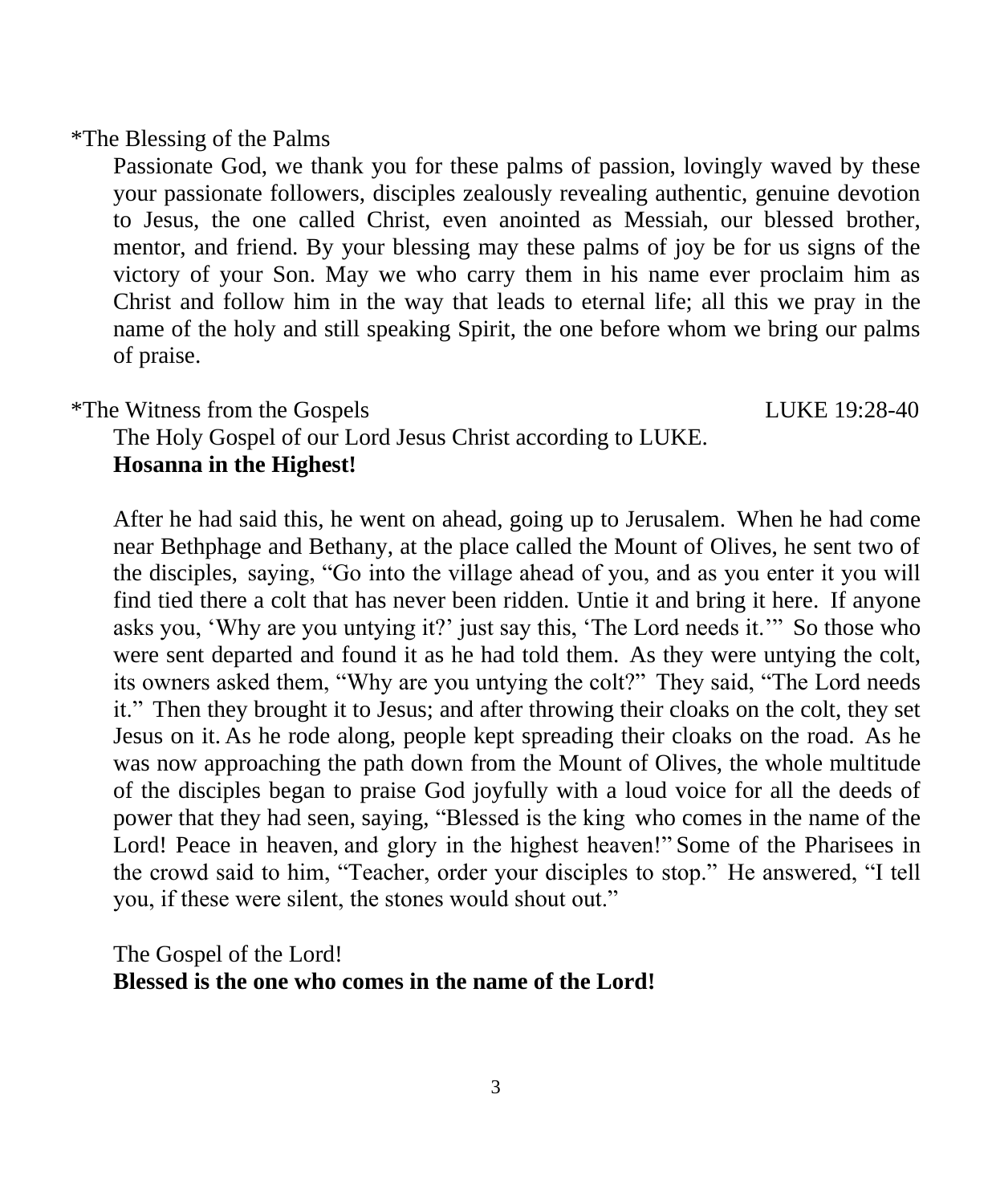#### \*The Collect

 Let us pray, The Sprit of the still speaking God be with you. **And also with you.**

Let us give thanks to the Holy One.

#### **All praise to the God of Palms and Passion.**

God of Palms and Passion, we have gathered with a loud voice to worship the One whose word awakens us in the morning; we have come to lift up the one whose mighty works we have experienced in our midst, the one whose peace and glory we proclaim to the highest heavens; awaken our ears this day, God of Palms and Passion, to listen to your still speaking voice; like stones that would refuse to keep silent, we cannot contain our passion for the one whose goodness and faithful love lasts forever, the one who is our God, the one who helps us, removing all our shame; as we rejoice and celebrate, welcoming you into our midst on this high and holy festival day, this feast day that you have made, we humbly pray that you would open these sacred gates of righteousness, entering this sacred space that we might receive you and be blessed from this, the very house of God; all this we pray through Jesus Christ our Lord, who lives and reigns with you and the holy and still speaking spirit, one God, now and forever.  **Amen.**

\*The Invitation to the Procession

Let us praise Jesus, our Messiah, **Let us join with the crowd that welcomed him to Jerusalem.** Let us process in peace. **Proclaiming the name of Christ!**

\*The Processional Hymn, No. 192 *All Glory, Laud, and Honor* ST. THEODULPH **The congregation is invited to join the choir in the Procession of Palms.**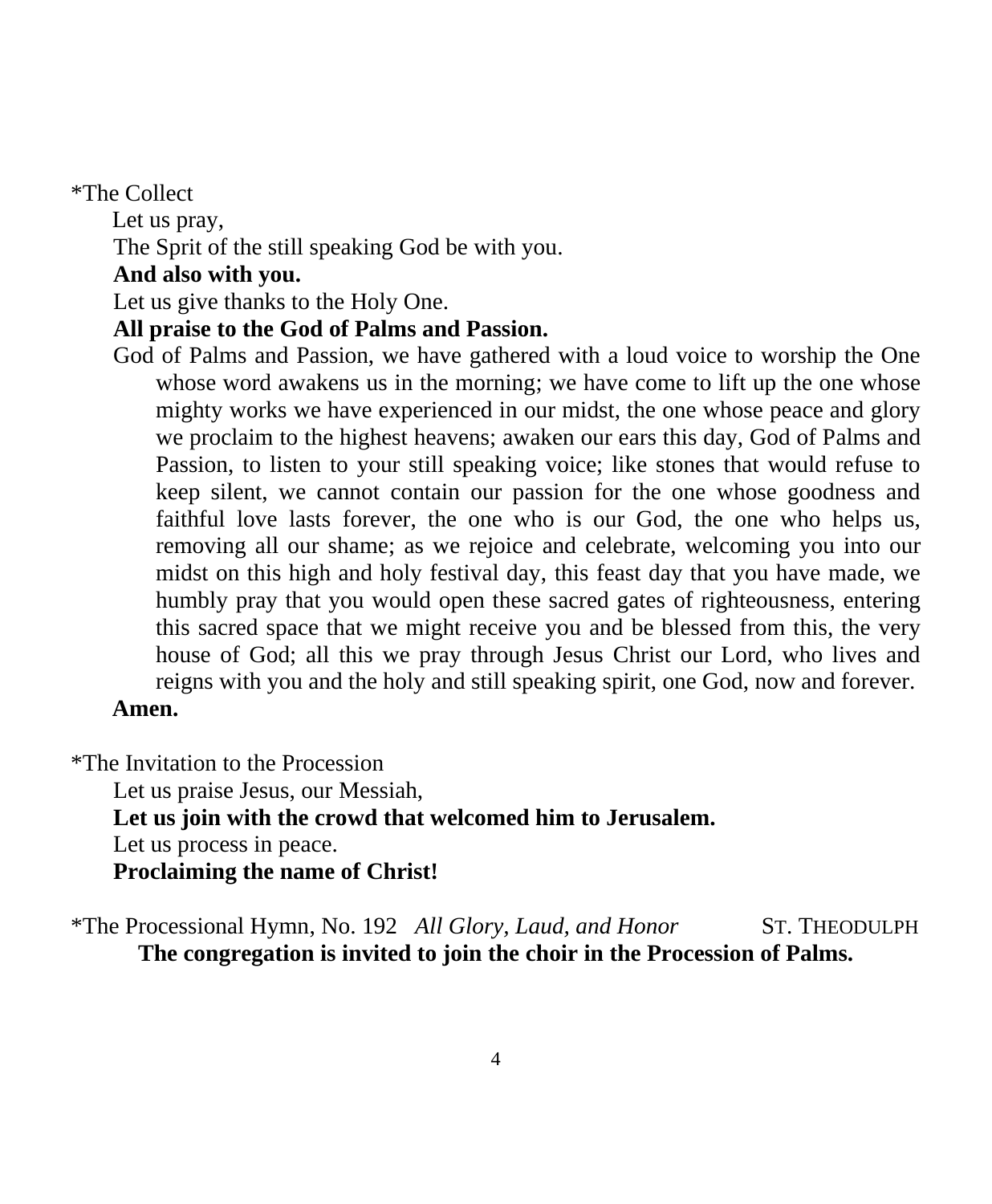\*The Prayer of Palms and Passion

God of Palms and Passion, you gave your Son, Jesus, the man from Nazareth, who freely accepted his fate, creating blood-stained footprints as your willing servant, choosing to die, hanged by crucifixion on a cross, executed as a common criminal; give us the same mind that was in Christ Jesus, the sharing in his humility, that we may come to be with him in glory, now and forever; all this we pray in the name of the one who is palms and passion personified, Christ Jesus, the crucified.

#### **Amen.**

The Music for Hand Chimes *Kingsfold* arr. Jason W. Krug

Susan Krivichi, director

#### The Litany of Praise

O give thanks to the Lord, for the Lord is good! God's steadfast love endures forever!

#### **Let all Israel declare, "God steadfast love endures forever!"**

- Glorify God, who opens to us the gates of righteousness, that we might enter and give thanks to the Holy One!
- **This is the gate of the Holy through which the righteous shall enter!**
- The Holy One hears our prayers and has become our salvation! It is the Lord's doing!
- **On this festival day that God has made, let us rejoice and be glad, celebrating this great feast!**
- Blessed is the one who comes in the name of the Lord! We bless you from the house of God even as you have blessed us, for God's light has shined upon us!

### **O give thanks to the Lord, for the Lord is good! God's steadfast love endures forever! Praise the Lord!**

| Hymn, No. 191 | Ride on, Ride on in Majesty! | <b>CANONBURY</b> |
|---------------|------------------------------|------------------|
|---------------|------------------------------|------------------|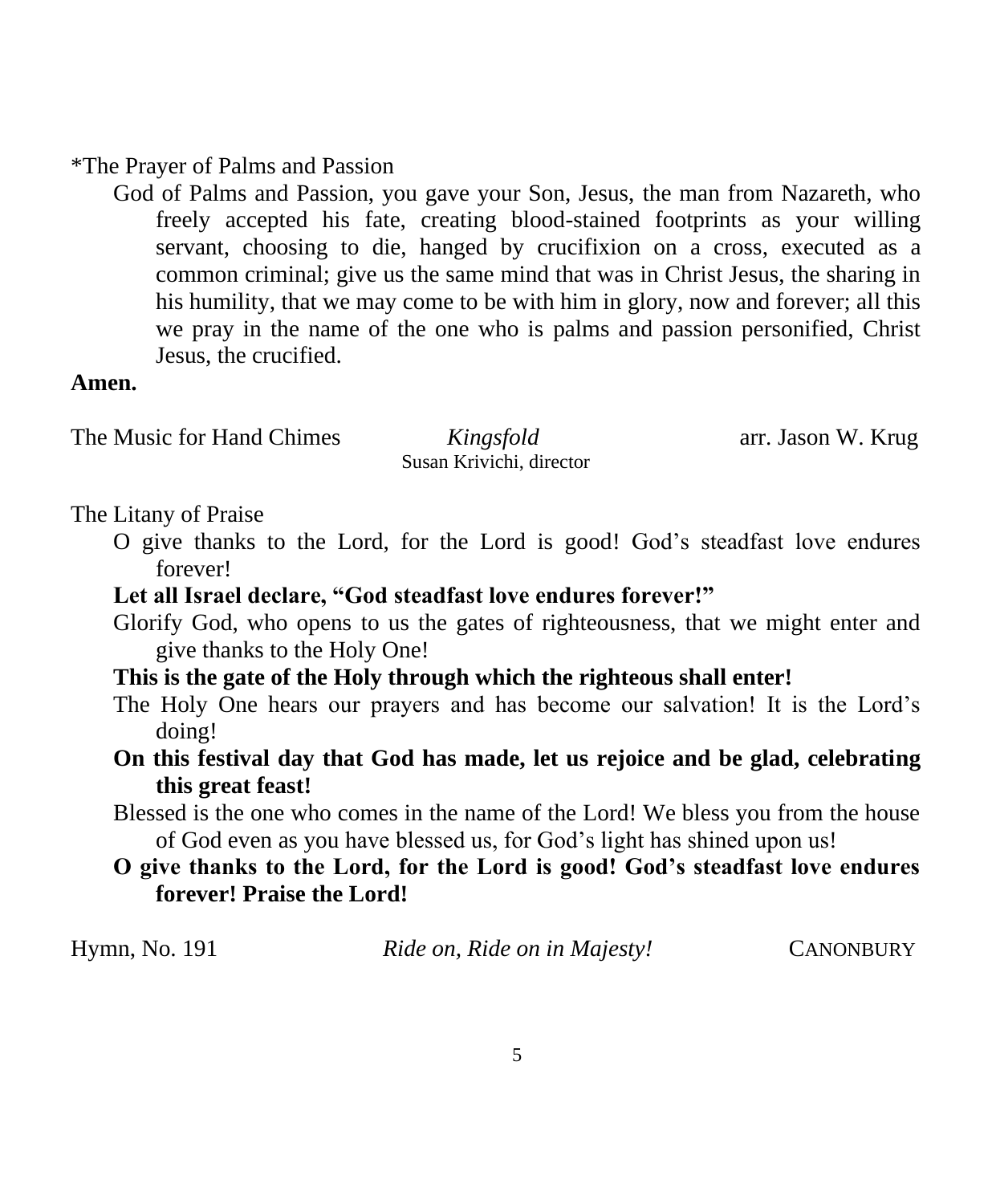#### *LITURGY OF THE PASSION*

#### The Witness from the Hebrew Scriptures ISAIAH 50:4-9a

The Lord God has given me the tongue of a teacher, that I may know how to sustain the weary with a word. Morning by morning God wakens—wakens my ear to listen as those who are taught. The Lord God has opened my ear, and I was not rebellious, I did not turn backward. I gave my back to those who struck me, and my cheeks to those who pulled out the beard! I did not hide my face from insult and spitting! The Lord God helps me! Therefore, I have not been disgraced! Therefore, I have set my face like flint! And now I shall not be put to shame! The one who vindicates me is near! Who will contend with me? Let us stand up together! Who are my adversaries? Let them confront me! It is the Lord God who helps me! Who will declare me guilty? All of them will wear out like a garment! The moth will eat them up!

Listen to what the Spirit of the still speaking God is saying! **Thanks be to God!**

The Witness from the Epistles **PHILIPPIANS** 2:5-11

Let the same mind be in you that was in Christ Jesus, who, though he was in the form of God, did not regard equality with God as something to be exploited, but emptied himself, taking the form of a slave, being born in human likeness. And being found in human form, he humbled himself and became obedient to the point of death— even death on a cross. Therefore, God also highly exalted him and gave him the name that is above every name, so that at the name of Jesus every knee should bend, in heaven and on earth and under the earth, and every tongue should confess that Jesus Christ is Lord, to the glory of God the Father.

Listen to what the Spirit of the still speaking God is saying! **Thanks be to God!**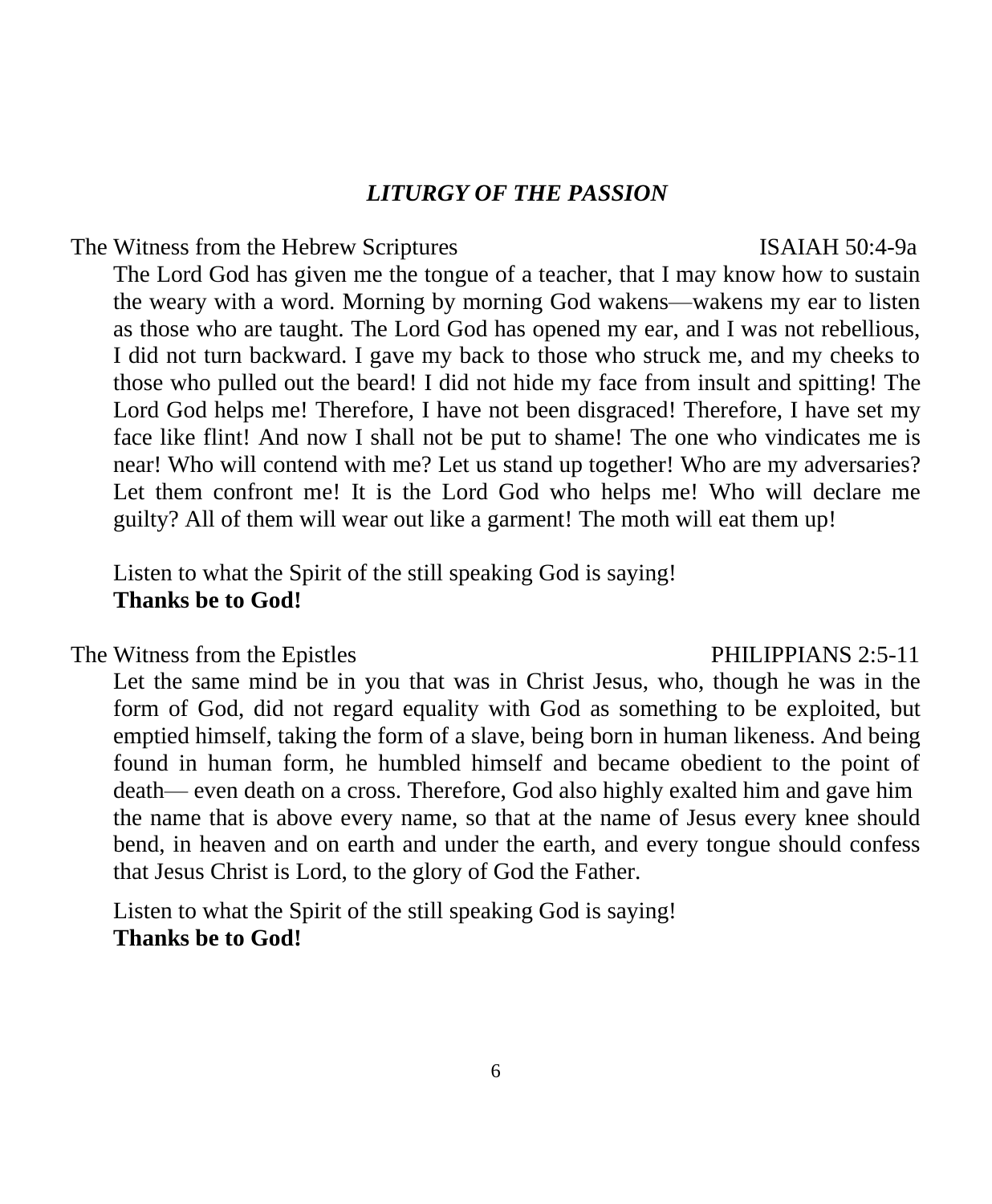The Hymn *At the Name of Jesus* KING'S WESTON

*At the name of Jesus every knee shall bow, Every tongue confess him, King of Glory now! 'Tis the Father's pleasure we should call him Lord, Who from the beginning was the mighty Word!*

*Humbled for a season, to receive a name from the lips of sinners, unto whom he came! Faithfully he bore it, spotless to the last, Brought it back victorious, when from death he passed!*

*Bore it up triumphant, with its human light, Through all ranks of creatures, to the central height, To the thrones of God head, to the Father's breast! Filled it with the glory of that perfect rest!*

The Witness from the Gospels LUKE 22:14-23:56

A Dramatic Reading of the Passion Narrative The First Congregational Church Players Narrator ~Timothy W. Shirley Jesus ~ Bernie Hupperts Peter ~ Barbara Helmick Disciple One – Tobi Johannsen Disciple Two and Criminal One – Ursula Charaf Servant One – Ayla Shepherdson Servant Two – Iland Shepherdson Soldier One – Nancy Diepenbrock Soldier Two and Criminal Two – Kelli Burrill Elder One – Steve Burrill Elder Two – Lori Hunter Pilate – Luke Aschbrenner Centurion ~ Sharon Breit

The Solo *O Come and Mourn* **Hal H. Hopson** Lori Hunter, soprano; Dale Bishop, flute

The Pastoral Prayer and Lord's Prayer

**Our Father who art in heaven, hallowed be Thy name. Thy kingdom come; Thy will be done on earth as it is in heaven. Give us this day our daily bread and forgive us our debts as we forgive our debtors. And lead us not into temptation but deliver us from evil. For Thine is the kingdom, and the power, and the glory forever! Amen.**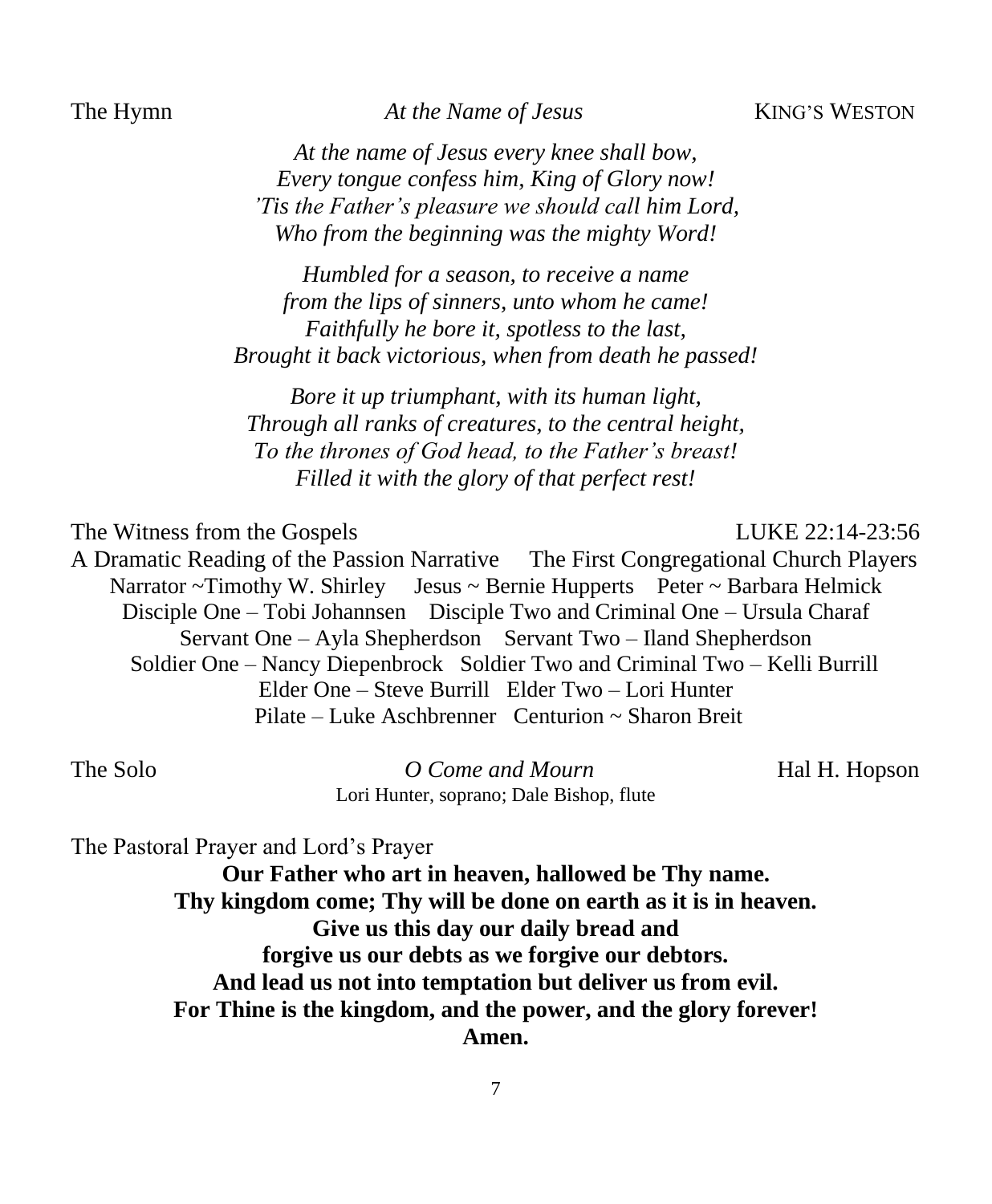#### \*The Closing Hymn *Ah, Holy Jesus* HERZLIEBSTER JESU

*Ah, holy Jesus, how have you offended, That we to judge you have in hate pretended? By foes derided, by your own rejected, O most afflicted!*

*Who was the guilty? Who brought this upon you? Alas, my treason, Jesus, have undone you! 'Twas I, Lord Jesus, I it was denied you! I crucified you!*

*Lo, the Good Shepherd for the sheep is offered. All have now sinned, and the Son has suffered. For our atonement, while we nothing heeded, God interceded!*

*For me, kind Jesus, was thy incarnation, Thy mortal sorrow, and thy life's oblation. The death of anguish and thy bitter passion, For my salvation!*

*Therefore, kind Jesus, since I cannot pay you, I do adore you, and will ever thank you, Think on your pity and your love unswerving, Not my deserving!*

#### \*The Benediction

\*You are invited to stand as you are able. *The color for the Sundays in Lent is Purple, symbolizing the penitential nature of this holy season.*

#### Worship Notes:

All music and text is reprinted through permission of either copyright licenses: OneLicense Annual Reprint License: A-738560 Expires March 20, 2023 CCLI Copyright License 1562668 Expires October 31, 2022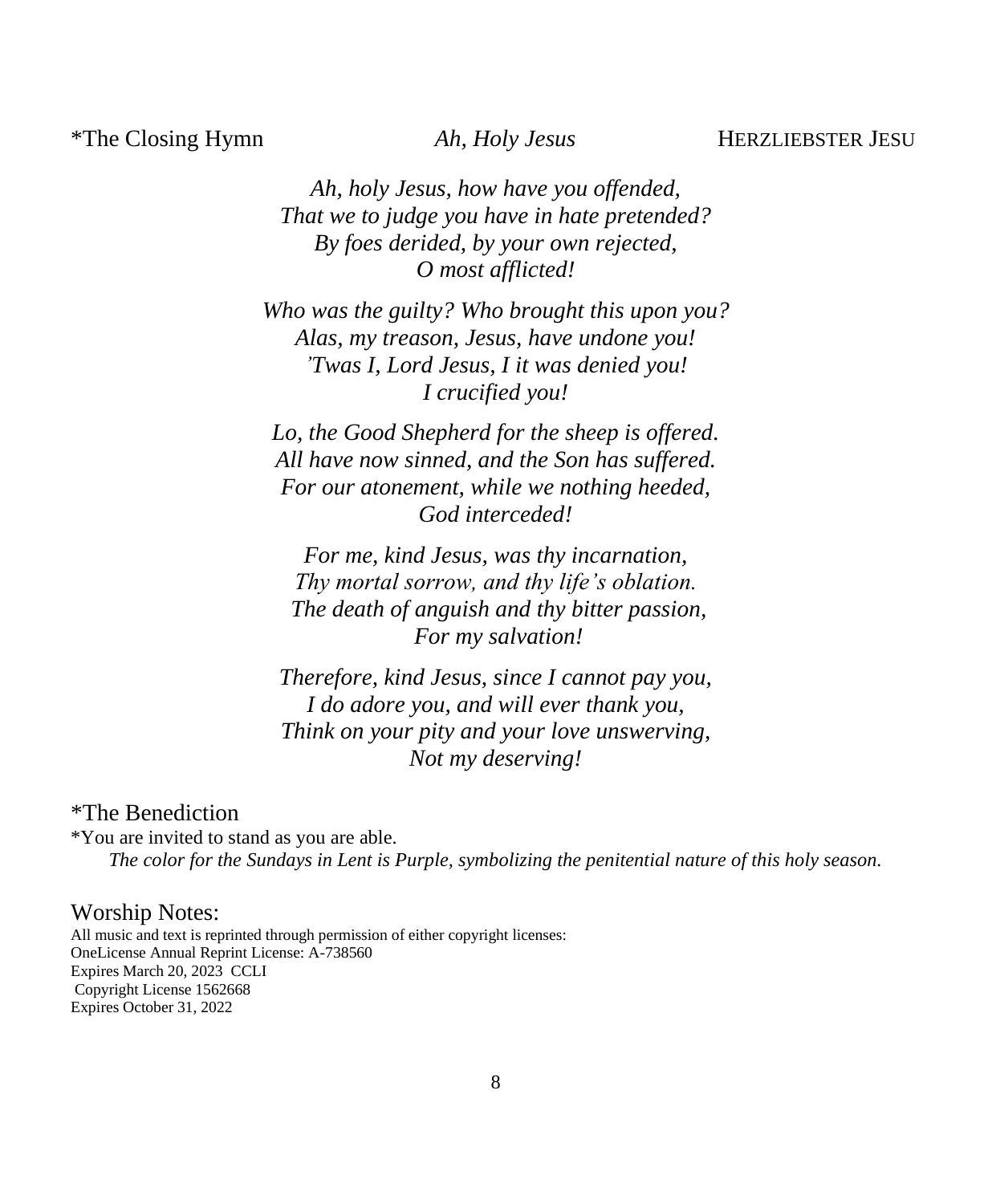# **Concerns of the Church**

We will gather this Thursday evening, April  $14<sup>th</sup>$ , at Six o'clock in the Evening for Maundy Thursday worship. The service will begin with an Agape Feast in Fellowship Hall and then we will proceed to the Sanctuary for Holy Communion, Foot Washing, and the Service of Tennebrae (Darkness).

In accordance with CDC guidelines, wearing of masks is now optional. We will continue to sign in for worship. If we have cases of COVID within our congregation brought to our attention, we will notify everyone as soon as possible.

Online Giving is now available on the church website. If you have questions on how to get started with online giving feel free to reach out to Alex at alex@eagleriverucc.org or give him a call at 715-802-8501, Option 8.

As a church family, we are ready, willing, and able to share with you in your prayers of sadness and celebration. Please feel free to share your prayer with us on the church website, under the Ministries heading, or by calling the church office at 715-802-8501. To protect the privacy of all individuals please only share prayers for those, you have received direct permission to share on their behalf. We ask that any prayer requests mentioned from the pulpit have the permission of the one desiring prayer. Thank you for your understanding. Prayer Concerns: As we worship today our thoughts are with the family and friends of Bob Mather and with our Ukrainian brothers and sisters.

Scripture readers, ushers, and camcorder operators are always needed as well as readers for the Concerns of the Church. You may sign up by visiting our website; or you may also contact Joy Turpin at: joyfaithchapinturpin@gmail.com or (715) 479-6560.

Just a friendly reminder! The last Sunday of the month is always A Unity Service, meeting at Nine o'clock in the Morning. Please put these services on your calendar. (Please take note, the Palm/Passion and Easter Day services will be unity services.)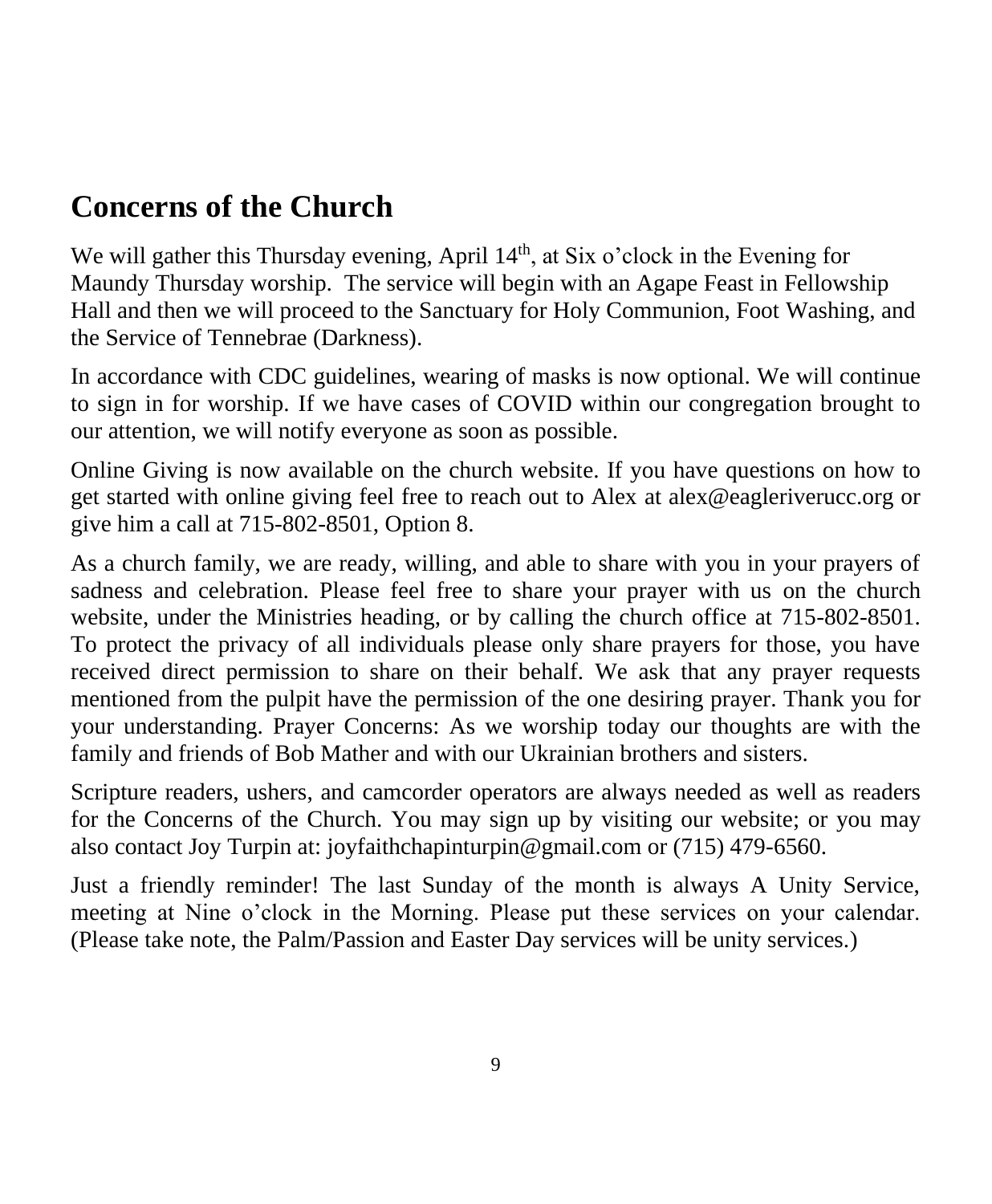### *Church Staff*

Timothy W. Shirley, Pastor Debbie Brown, Church Administrator Jonathan Alexander "Alex" Fluegel, Information and Technology Director Sharon Breit, Director of Christian Education Lori Lee Hunter, Director of Music Linda Brainard, Pianist Norma Yaeger, Pianist Christine Clough, Cleaning Services